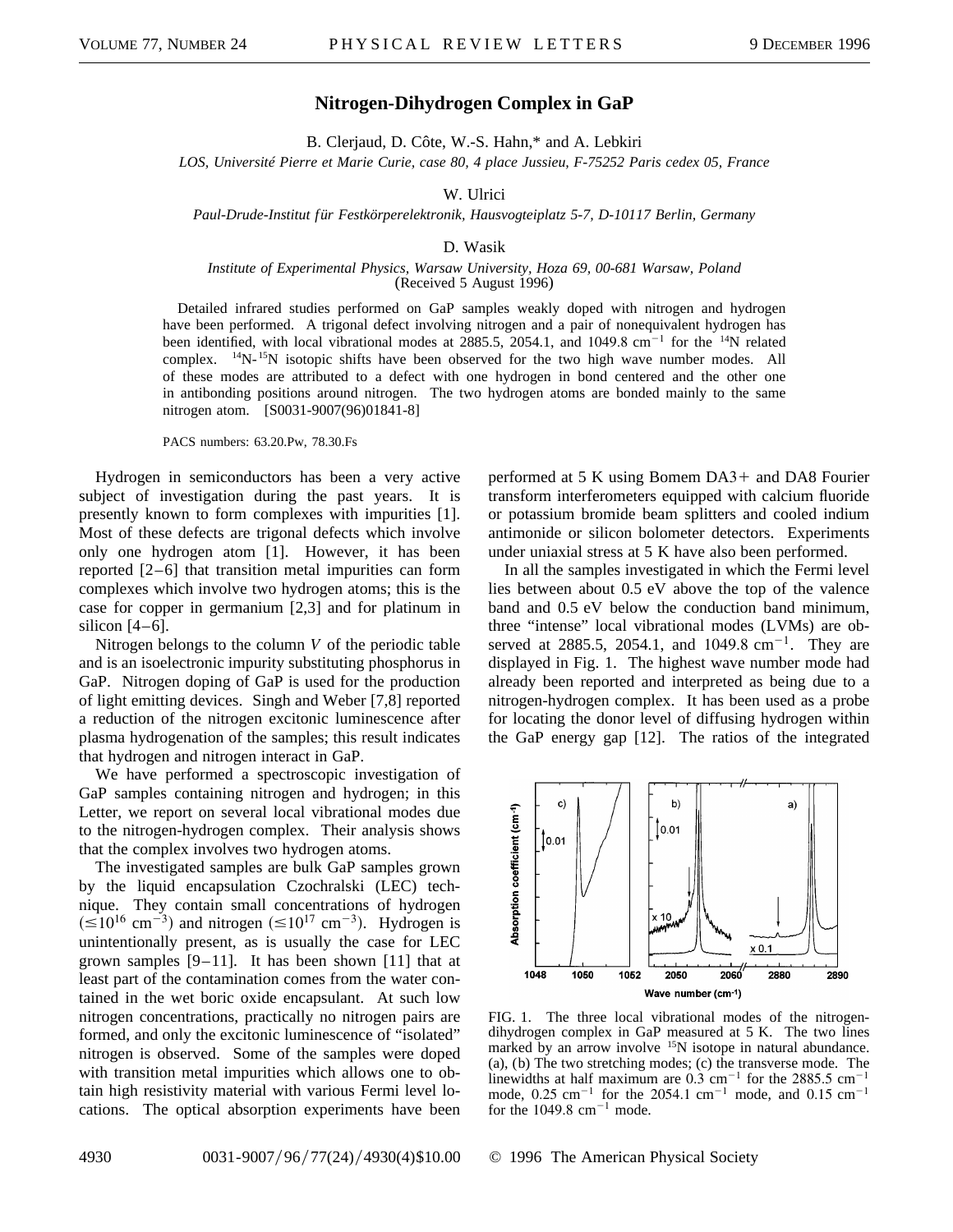absorbances of these modes are sample independent and equal to  $I_{2885}/I_{2054} = 9.5 \pm 0.5$  and  $I_{2885}/I_{1050} = 25 \pm 0.5$ 3. The accuracy of this last ratio is not excellent because, on the one hand, the intensity of the  $1049.8 \text{ cm}^{-1}$  line is not very large and, on the other hand, it is superimposed on a three phonon lattice absorption and a  $5 \text{ cm}^{-1}$  broad oxygen related line, and therefore the "base line" is not very accurately known. Moreover, it is possible to induce a decrease of the absorbances of these three modes by illumination, and, at all stages of the process, these ratios stay constant. This means that the three LVMs are local modes of the same complex.

If one looks carefully at the spectra of samples in which this complex is present in appreciable concentration, one clearly sees two weak LVMs in the low wave number vicinities of the 2885.5 and 2054.1  $cm^{-1}$  lines at 2879.7 and 2052.4  $cm^{-1}$ , respectively. These modes can be seen in Figs. 1(a) and 1(b). The integrated absorbance ratios  $I_{2880}/I_{2885}$  and  $I_{2052}/I_{2054}$  are both equal to 0.36%. This number corresponds to the natural abundance ratio between the  $15N$  and  $14N$  isotopes. Therefore, it can be concluded that the two modes at 2885.5 and 2054.1  $cm^{-1}$ involve  $^{14}$ N-H bonds. We did not observe any  $^{15}$ N isotopic satellite to the 1049.8  $cm^{-1}$  LVM, but the signal to noise ratio of the 1049.8  $cm^{-1}$  absorption is lower than  $1/0.0036$  in all of our experiments and therefore too weak for allowing its observation.

In order to determine the symmetry of the complex responsible for these LVMs and the nature of these modes, we have performed absorption experiments under uniaxial stress. There is insufficient space for giving all the details concerning the results of these experiments. All the obtained data show a linear behavior as a function of the applied stress. The two high wave number intense modes at 2885.5 and 2054.1  $cm^{-1}$  are clearly stretching modes of a complex of trigonal symmetry. The piezospectroscopic coefficients [13] describing the behavior of these two modes under uniaxial stress are given in Table I(a).

The  $1049.8 \text{ cm}^{-1}$  mode splits in two under tetragonal uniaxial stress. The high wave number component is

TABLE I. Piezospectroscopic coefficients of the local vibrational modes of the nitrogen-dihydrogen complex in GaP. The coefficients are expressed in units of  $cm^{-1}/\overline{G}Pa$ . Compressive stress is taken positive.

| (a) Stretching modes of vibration. The definition of the<br>coefficients is given in Ref. [13]. |                |                  |   |     |
|-------------------------------------------------------------------------------------------------|----------------|------------------|---|-----|
| Mode $(cm-1)$                                                                                   | $A_1$          | A <sub>2</sub>   |   |     |
| 2885.5<br>2054.1                                                                                | $-2.0$<br>1.3  | $-3.8$<br>$-0.1$ |   |     |
| (b) Transverse mode of vibration. The definition of the<br>coefficients is given in Ref. [14].  |                |                  |   |     |
| Mode $(cm-1)$                                                                                   | A <sub>1</sub> | A2               | B |     |
| 1049.8                                                                                          | 0.61           | 0 06             |   | 1 6 |

observed only when the electric field vector of the infrared radiation is perpendicular to the stress axis. The low wave number mode is observed with both polarizations with an absorbance ratio  $I_{\pi}/I_{\sigma}$  between the parallel and perpendicular polarizations around 4. Under trigonal stress, this LVM splits into three components, the two high wave number ones being observed only with the polarization perpendicular to the stress axis and the low wave number one with parallel polarization. When the uniaxial stress is applied along a  $\langle 110 \rangle$  twofold axis, two components are detected: the low wave number one being polarized parallel to  $\langle 110 \rangle$  and the high wave number one parallel to  $\langle 110 \rangle$ . The data with stress along fourfold and threefold axes are fully consistent with the behavior of a transverse mode of a complex of trigonal symmetry. However, in such a case, one would expect four components when the stress is applied along a twofold axis. Assuming that the mode is a transverse mode of a trigonal complex, one can extract the four piezo-spectroscopic coefficients [14] from the data obtained with the stress parallel to the fourfold and threefold axes. With this set of coefficients, one can calculate the expected behavior under  $\langle 110 \rangle$  applied stress; the observed lines are well predicted and we find that the missing modes, which should be three times weaker than the observed ones, are predicted to be in the high wave number tails of the observed ones. Therefore, even at the highest stress, they could not be resolved. The  $1049.8 \text{ cm}^{-1}$  mode can be attributed consistently to a transverse mode of a trigonal complex. Its piezospectroscopic coefficients are given in Table I(b).

 $\langle 110 \rangle$  stress applied at room temperature does not induce any dichroism at low temperature once the stress is released. This means that the complex does not reorient among its four energetically equivalent configurations at room temperature.

Therefore it can be concluded from the experiments reported here that the three main LVMs observed belong to the same trigonal defect and that the two longitudinal ones involve N-H bonds. It must be noted that the frequencies of the two stretching modes are relatively low compared with those observed for ammonia molecules  $(3444 \text{ cm}^{-1})$ or even compared with the N-H complex in ZnSe [15,16]  $(3193 \text{ cm}^{-1})$ . The complex contains only one nitrogen atom since (i) the nitrogen concentration is too small for nitrogen pairs to be formed, and (ii) if these pairs were existing they would interact with hydrogen only in *p*-type samples in which the Fermi level is lower than 0.3 eV above the valence band maximum [17,18], which is not the case for the samples investigated in this work. The complex must contain two hydrogen atoms to account for two "high" wave number stretching modes; in order to respect the trigonal symmetry, the only way is to have the two N-H bonds located on each side of the nitrogen atom along one of the trigonal axes, i.e., to have one hydrogen in bond center and the second one in antibonding locations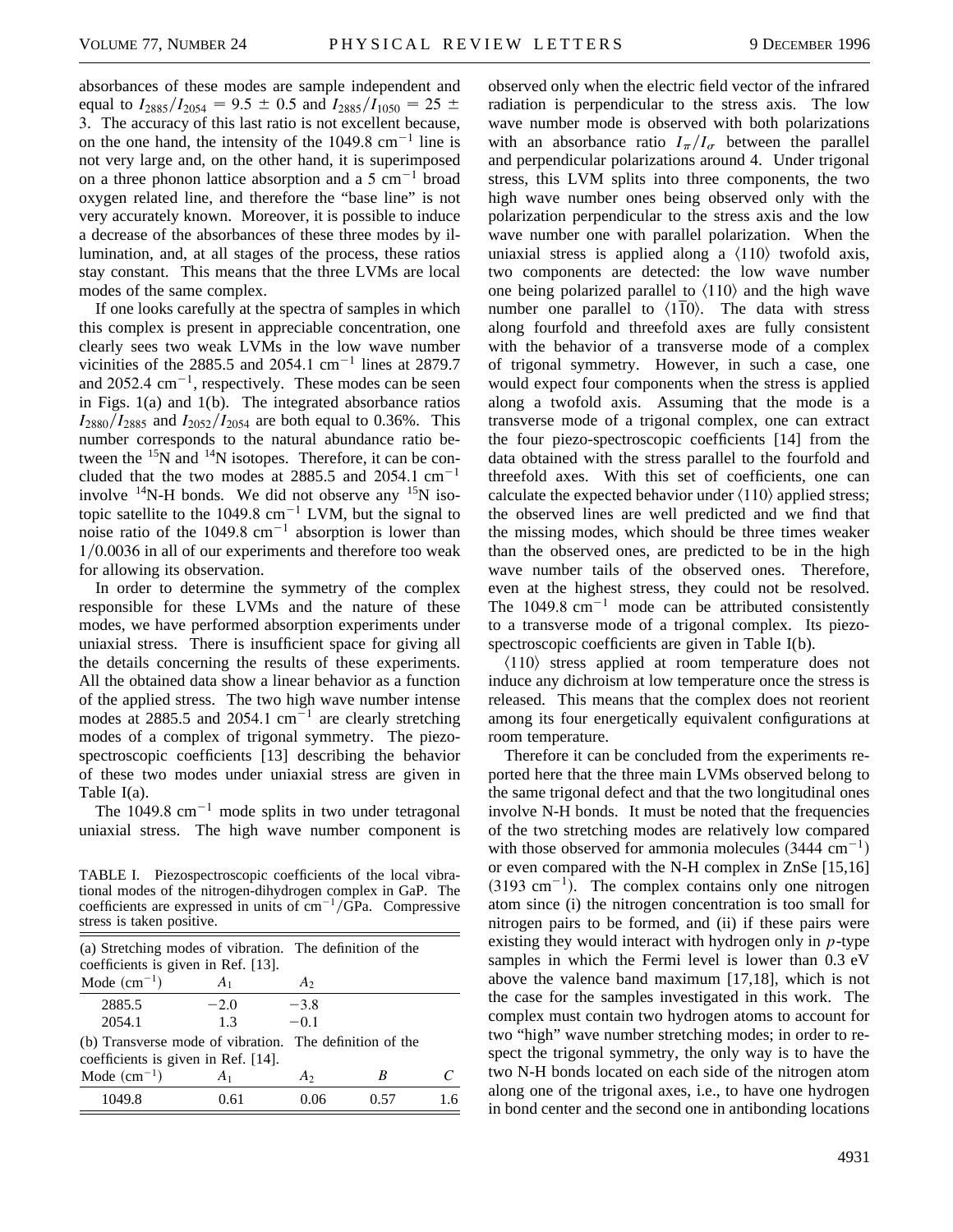around the nitrogen. The complex is schematically shown in Fig. 2. The investigation of samples codoped with hydrogen and deuterium should ultimately confirm that two hydrogen atoms are involved in the complex. Moreover, it would provide information on the interactions between hydrogen and deuterium in the same complex. As a matter of fact, the wetting of the boric oxide encapsulant has been shown to be a suitable technique for doping *III*-*V* compounds in the bulk with deuterium [11,19]. Unfortunately, we did not succeed in obtaining such samples.

Some facts concerning the stretching modes seem *a priori* surprising: (i) The low wave number mode absorption is about ten times less intense than the high wave number one, and (ii) the  $14N-15N$  isotope shift is much smaller for the low wave number mode than for the high wave number one. These facts can be understood qualitatively on the basis of the proposed model. If one considers a symmetric H-N-H "molecule," it has two stretching modes: a symmetric one and an antisymmetric one at higher energy than the symmetric one. The symmetric mode is infrared inactive, as it does not induce any electric dipole and it does not have any  $14$ N- $15$ N isotope shift as the nitrogen does not move in that mode. If one now considers a nonfully symmetric H-N-H molecule, then the "symmetric" mode will become weakly infrared active and it will show a weak  $14N-15N$  isotope shift as it is observed for the  $2054.1 \text{ cm}^{-1}$  mode. One can make a rough estimate of the asymmetry of the complex in the frame of a harmonic model of the molecule. The analysis of the wave numbers of the stretching modes of the  $14N$  complex allows the estimation of the spring constants  $k_1$  and  $k_2$  associated with the two N-H bonds:  $\frac{1}{2\pi c}$  $\frac{\kappa}{\sqrt{k_i}}$  $\frac{k_i}{m_H}$  = 2781 and 1993 cm<sup>-1</sup> for  $i = 1$ and 2, respectively;  $m_H$  is the hydrogen atom mass and *c* the speed of light in empty space. Using these values, one can calculate the  $14N$ -  $15N$  isotope shifts: 7.2 cm<sup>-1</sup> for the "antisymmetric" mode and  $3.4 \text{ cm}^{-1}$ for the symmetric one. Both of these values are about  $1.5 \text{ cm}^{-1}$  higher than the experimentally observed ones.



FIG. 2. Schematic representation of the complex.

This is not surprising as we used a harmonic model, whereas it is well known [20,21] that anharmonicity plays a crucial role in the determination of these values as well as the coupling of the complex to the lattice [22]; our aim is only to provide a qualitative explanation. With the  $k_i$  values given above, each normal stretching mode of vibration of the molecule implies mainly the motion of one of the hydrogen atoms. In fact, the asymmetric environment of the molecule not only affects the spring constants but it also discriminates between the "effective charges" associated with the  $2054.1 \text{ cm}^{-1}$  and  $2885.5$  cm<sup>-1</sup> modes. Therefore the H-N-H model is in qualitative agreement with the observations.

The experiment does not allow one to state directly which of the N-H bonds has the higher spring constant. Usually, a bond between the same chemical species (for instance, Si-H) has a higher spring constant when it is in a bond centered location than when it is in an antibonding position [1,23,24]. It is also known that, for the Si-H bond in GaAs, the silicon isotope shifts are much smaller than expected from a crude calculation when hydrogen sits in antibonding location [25]. This is also the case in GaAs, where the gallium isotope shift is not observed for Ga-H bonds when hydrogen is in an antibonding site [26–28]. Finally, the effective charges are about three times larger when the moving hydrogen is in a bond centered location than when it is in an antibonding location [29]. This means that the intensity of the mode corresponding to a large motion of the bond centered hydrogen should be 1 order of magnitude larger than for the one involving large movement of hydrogen in an antibonding location. All these arguments lead us to assign the weak bond to hydrogen in the antibonding site and the strong one to bond centered hydrogen. It has to be noted that a harmonic spring calculation including a bonding between the bond centered hydrogen and its gallium nearest neighbor leads to assigning the weakest N-H bond to the bond centered hydrogen [30]. As mentioned earlier, harmonic calculations are not very reliable. Up to now, transverse modes have only been observed when hydrogen is in an antibonding location in semiconductors. Therefore, the  $1049.8 \text{ cm}^{-1}$  mode is likely due to a transverse motion of the hydrogen in the antibonding location.

In the model represented in Fig. 2, nitrogen looks fivefold coordinated. It has to be noted that, to our knowledge, no molecule with fivefold coordinated nitrogen exists (contrary to phosphorus or arsenic). It is the effect of the crystal which allows nitrogen to be fivefold coordinated in our case. As a matter of fact, in a solid, it should be more appropriate to discuss coordination in terms of electron local density rather than in terms of the number of bonds.

 $H_2^*$  defects are trigonal hydrogen related defects which contain two hydrogen atoms located at bond centered and antibonding locations around a host atom. In these centers, which do not involve any extra impurity, the